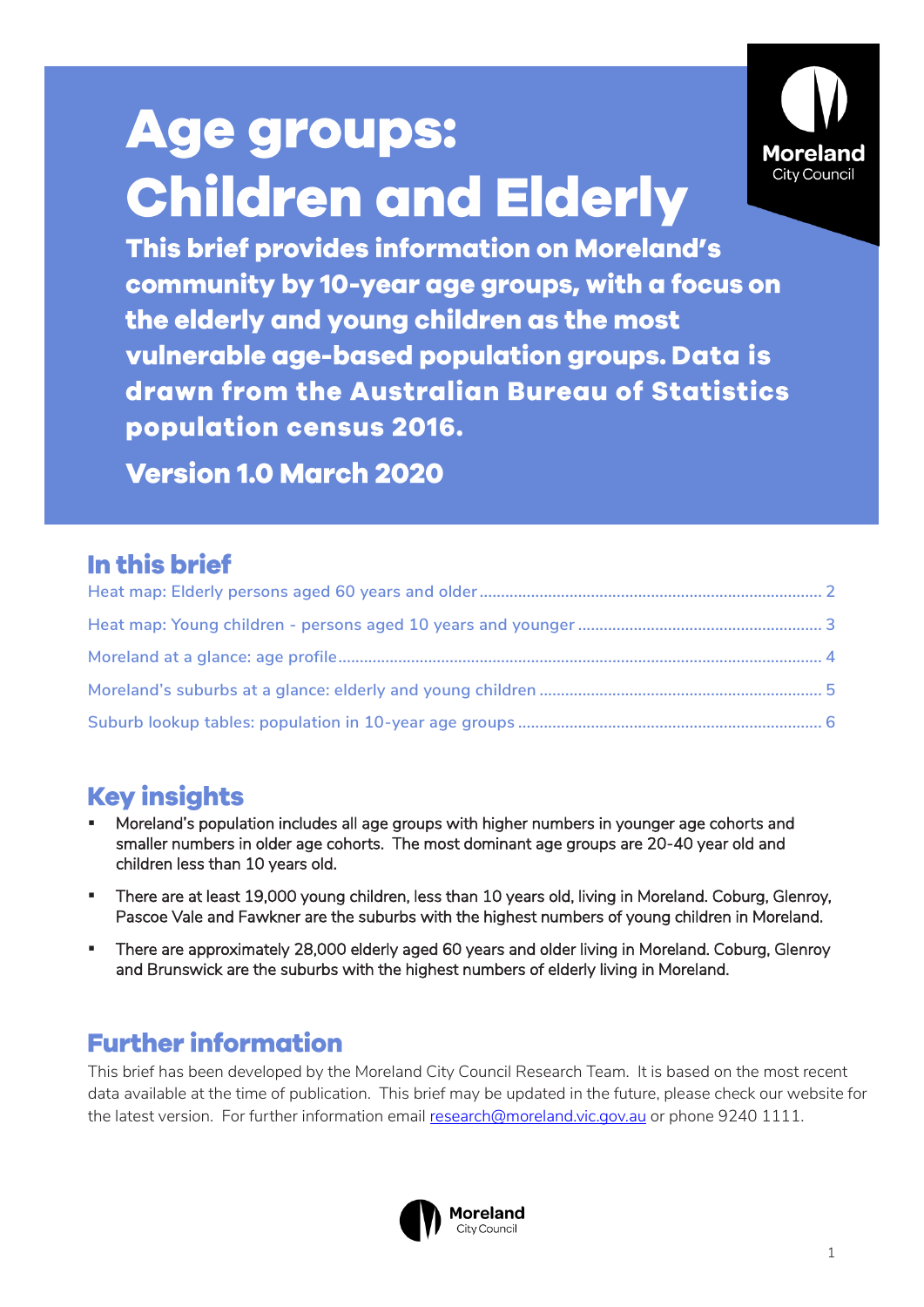## <span id="page-1-0"></span>Heat map: Elderly persons aged 60 years and older



Source: Australian Bureau of Statistics population census 2016, total population aged 60 years and older. Map prepared in Power Bi by Moreland Research Team

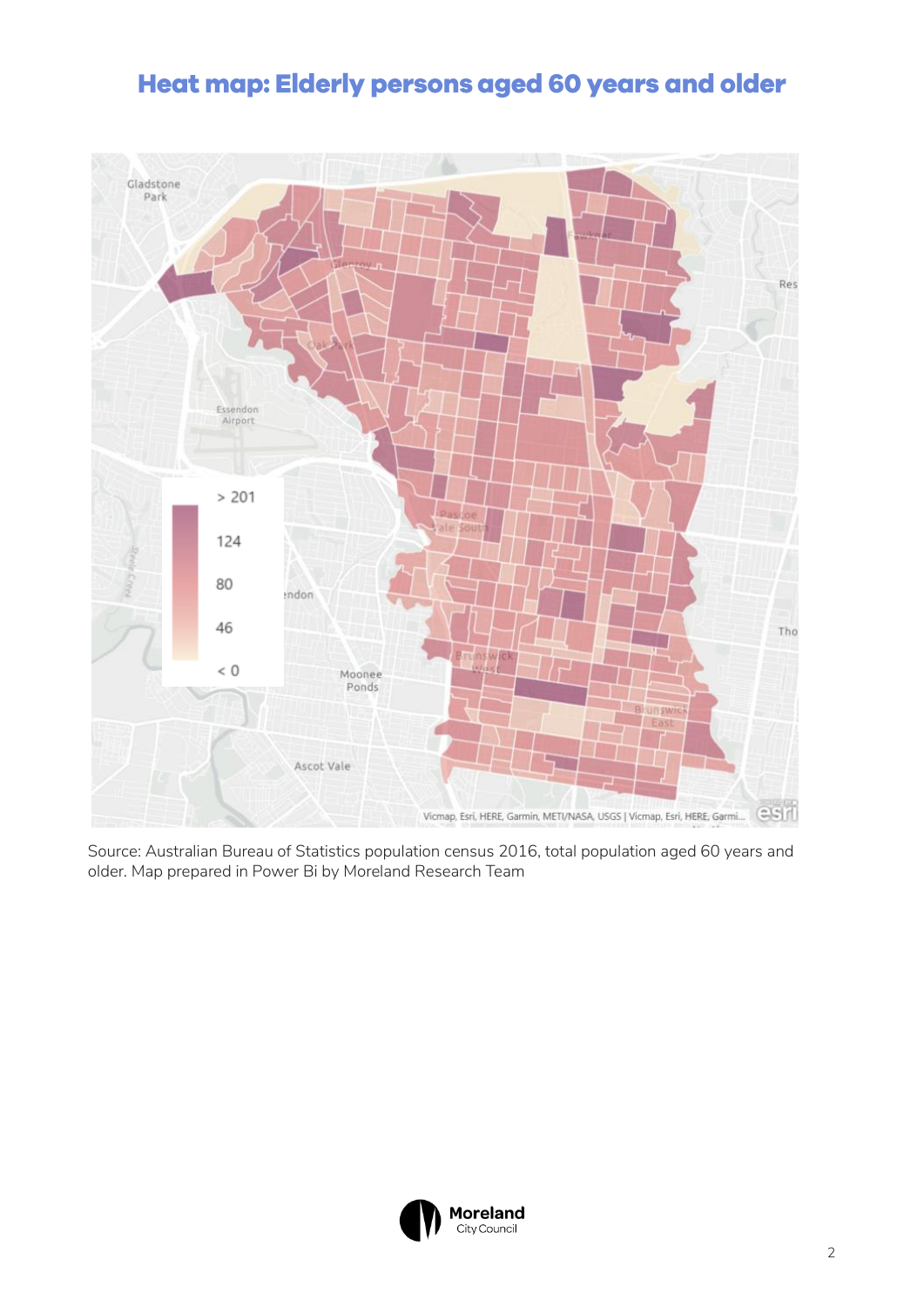# <span id="page-2-0"></span>Heat map: Young children - persons aged younger than 10 years



Source: Australian Bureau of Statistics population census 2016, total population aged younger than 10 years. Map prepared in Power Bi by Moreland Research Team

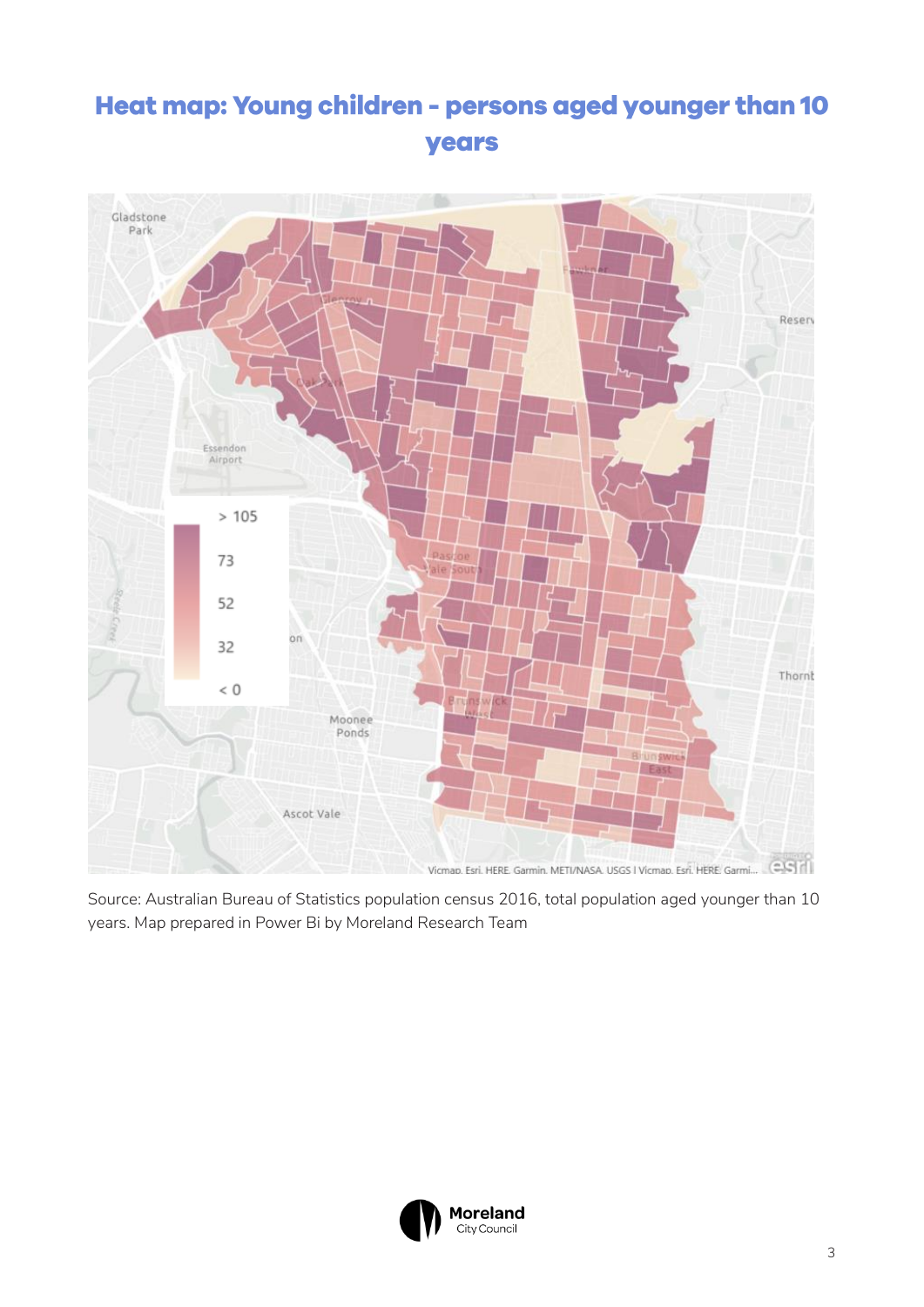# Moreland at a glance: age profile

<span id="page-3-0"></span>

| Age group          | <b>Total population</b> |
|--------------------|-------------------------|
| 0-9 years          | 18,925                  |
| <b>10-19 years</b> | 14,196                  |
| <b>20-29 years</b> | 30,667                  |
| <b>30-39 years</b> | 31,561                  |
| 40-49 years        | 21,648                  |
| 50-59 years        | 16,511                  |
| <b>60-69 years</b> | 11,422                  |
| 70-79 years        | 8,713                   |
| 80-89 years        | 6,805                   |
| 90-99 years        | 1,429                   |
| 100 years and over | 36                      |
| Total              | 161,913                 |



Source: Australian Bureau of Statistics population census 2016

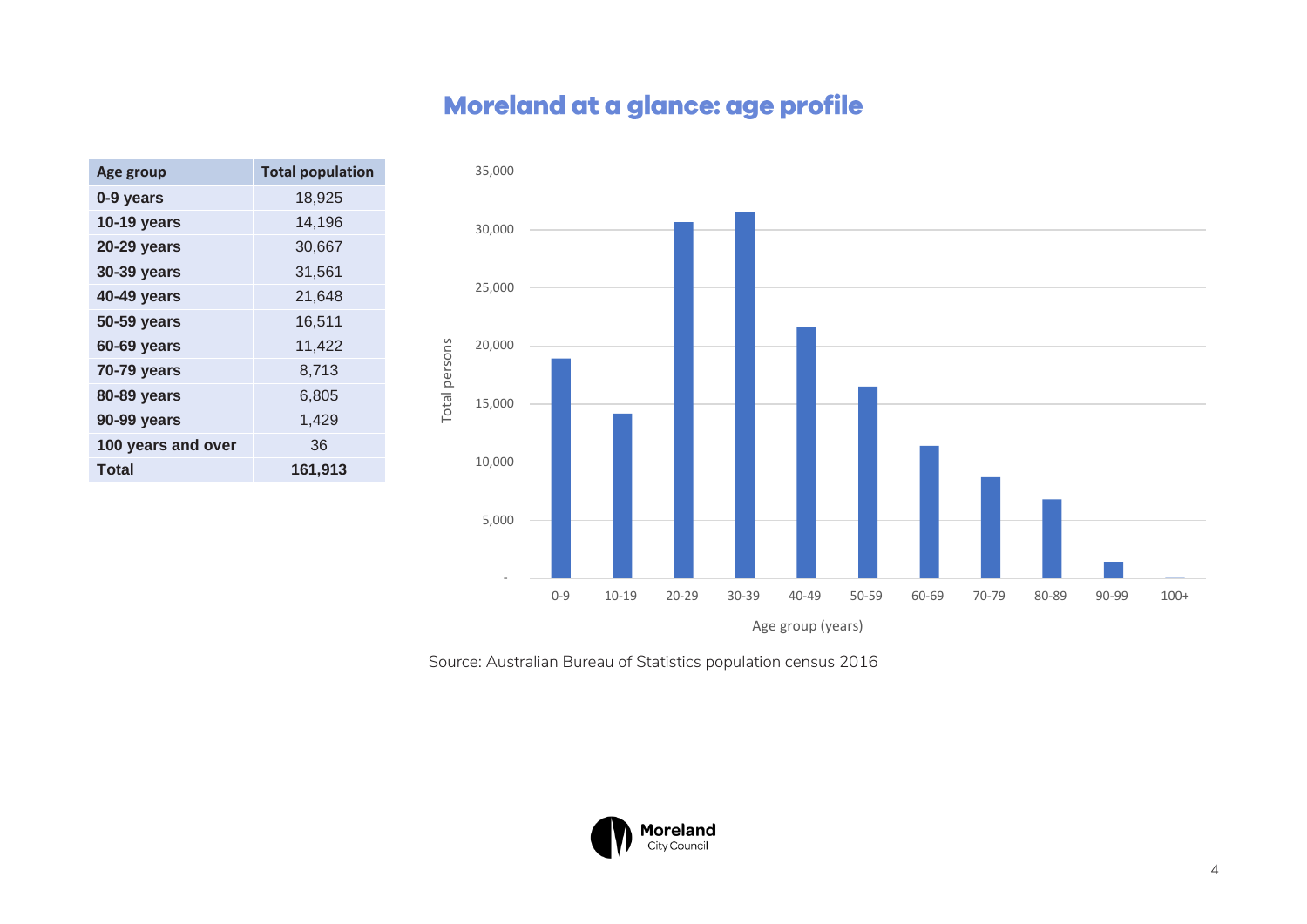## Moreland's suburbs at a glance: elderly and young children

<span id="page-4-0"></span>

| <b>Suburb</b>         | Elderly: 60<br>years and<br>over | Young<br>children:<br>younger than<br>10 years |
|-----------------------|----------------------------------|------------------------------------------------|
| Coburg                | 4568                             | 3064                                           |
| Glenroy               | 4347                             | 2884                                           |
| <b>Brunswick</b>      | 3380                             | 2000                                           |
| Pascoe Vale           | 3145                             | 2183                                           |
| Fawkner               | 3007                             | 2213                                           |
| <b>Brunswick West</b> | 2271                             | 1399                                           |
| Pascoe Vale South     | 1859                             | 1335                                           |
| <b>Coburg North</b>   | 1488                             | 991                                            |
| Hadfield              | 1379                             | 737                                            |
| <b>Brunswick East</b> | 1373                             | 870                                            |
| Oak Park              | 1080                             | 809                                            |
| Gowanbrae             | 498                              | 433                                            |
| <b>Moreland</b>       | 28405                            | 18925                                          |



Source: Australian Bureau of Statistics population census 2016

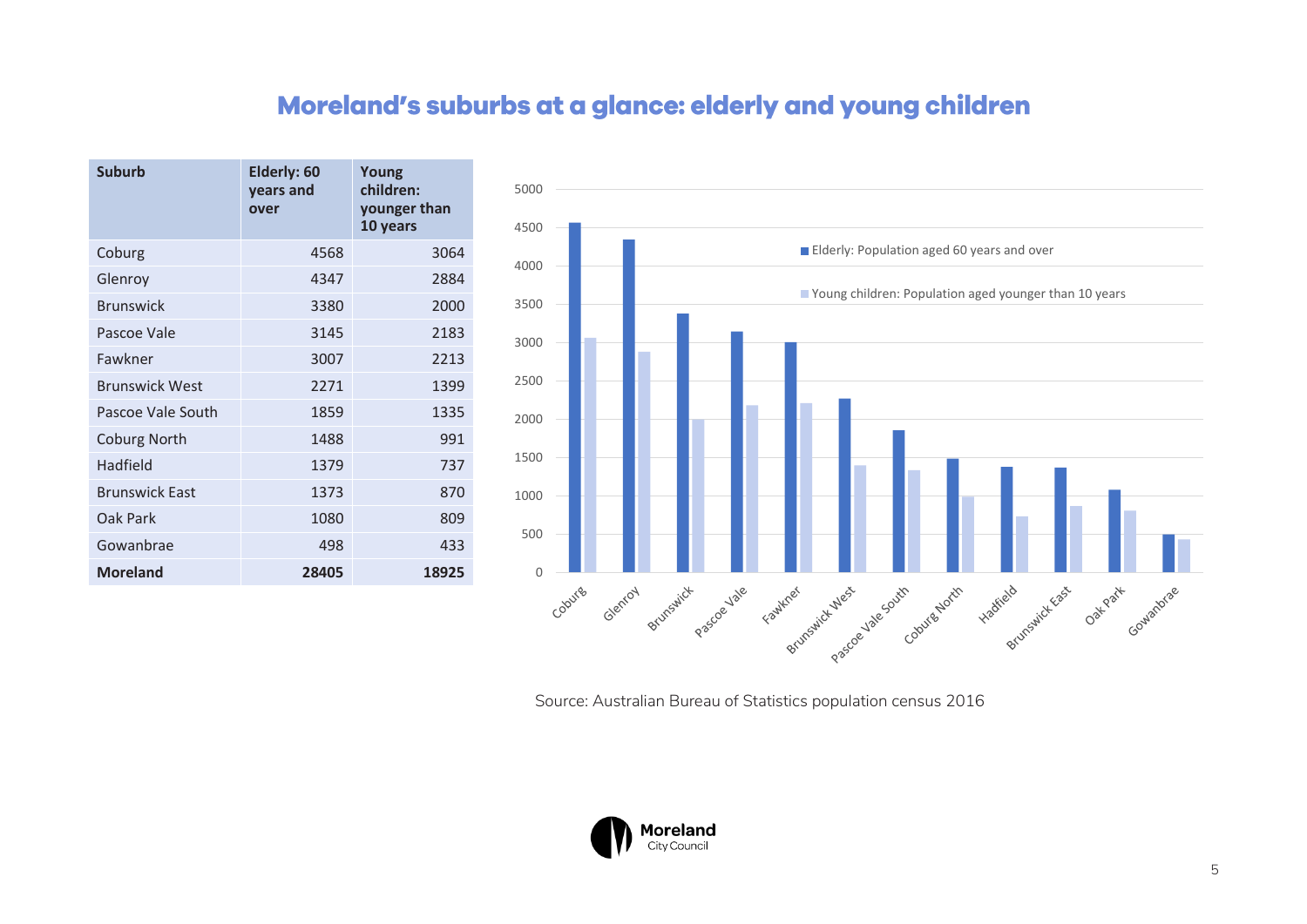# <span id="page-5-0"></span>Suburb lookup tables: population in 10-year age groups

#### **Brunswick**

Total young children less than 10 years: 2000

Total elderly 60+ years: 3380

| Age group          | Total population^ |
|--------------------|-------------------|
| 0-9 years          | 2,000             |
| 10-19 years        | 1,366             |
| 20-29 years        | 6,623             |
| 30-39 years        | 5,821             |
| 40-49 years        | 3,112             |
| 50-59 years        | 2,181             |
| 60-69 years        | 1,521             |
| 70-79 years        | 1,060             |
| 80-89 years        | 680               |
| 90-99 years        | 110               |
| 100 years and over | 9                 |
| Total              | 24,483            |

Source: ^Australian Bureau of Statistics population census 2016



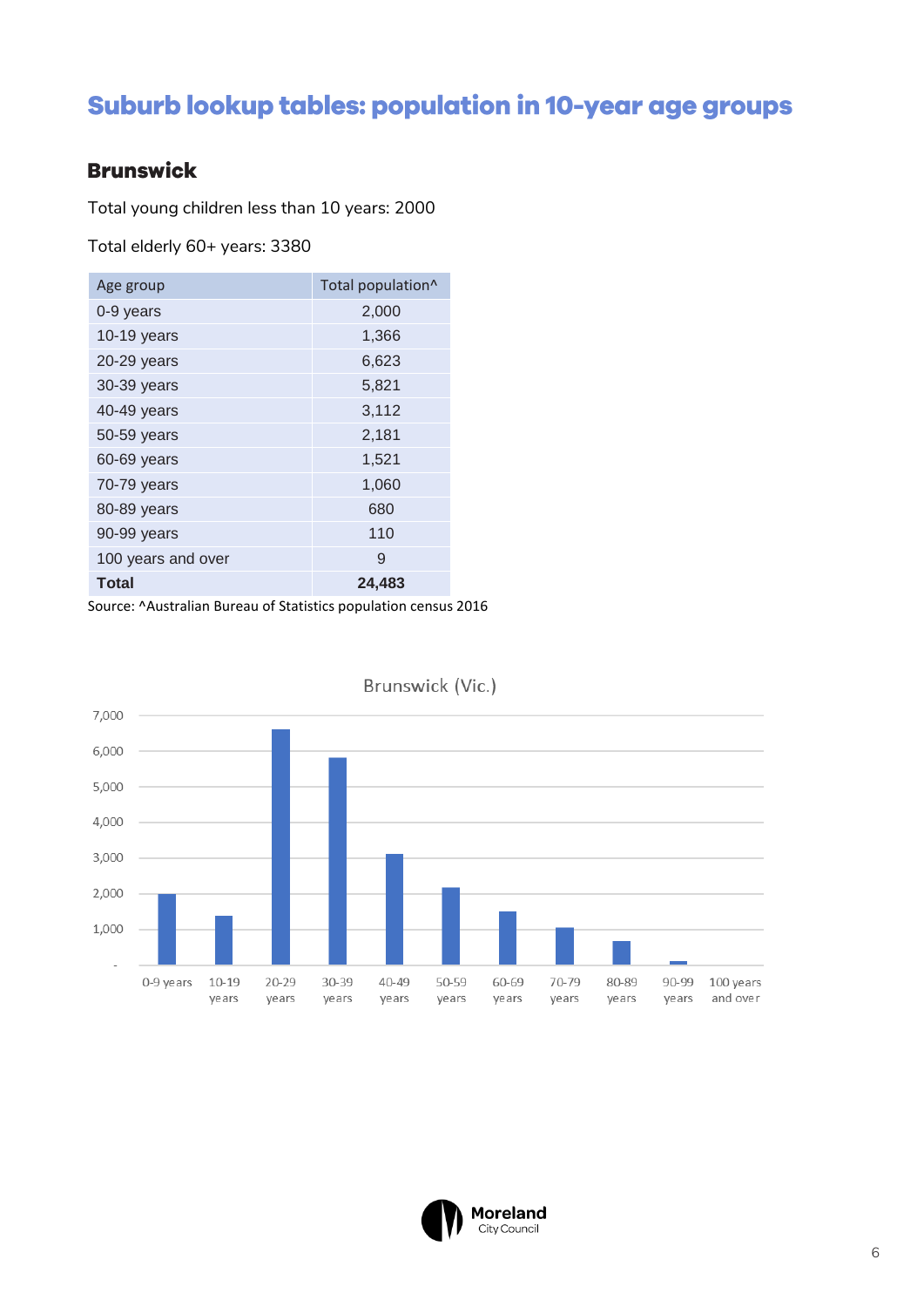#### **Brunswick east**

Total young children less than 10 years: 870

Total elderly 60+ years: 1373

| Age group          | Total population^ |
|--------------------|-------------------|
| 0-9 years          | 870               |
| <b>10-19 years</b> | 683               |
| 20-29 years        | 3,176             |
| 30-39 years        | 3,056             |
| 40-49 years        | 1,421             |
| 50-59 years        | 925               |
| 60-69 years        | 623               |
| 70-79 years        | 425               |
| 80-89 years        | 270               |
| 90-99 years        | 55                |
| 100 years and over |                   |
| <b>Total</b>       | 11,504            |

Source: ^Australian Bureau of Statistics population census 2016



**Brunswick East** 

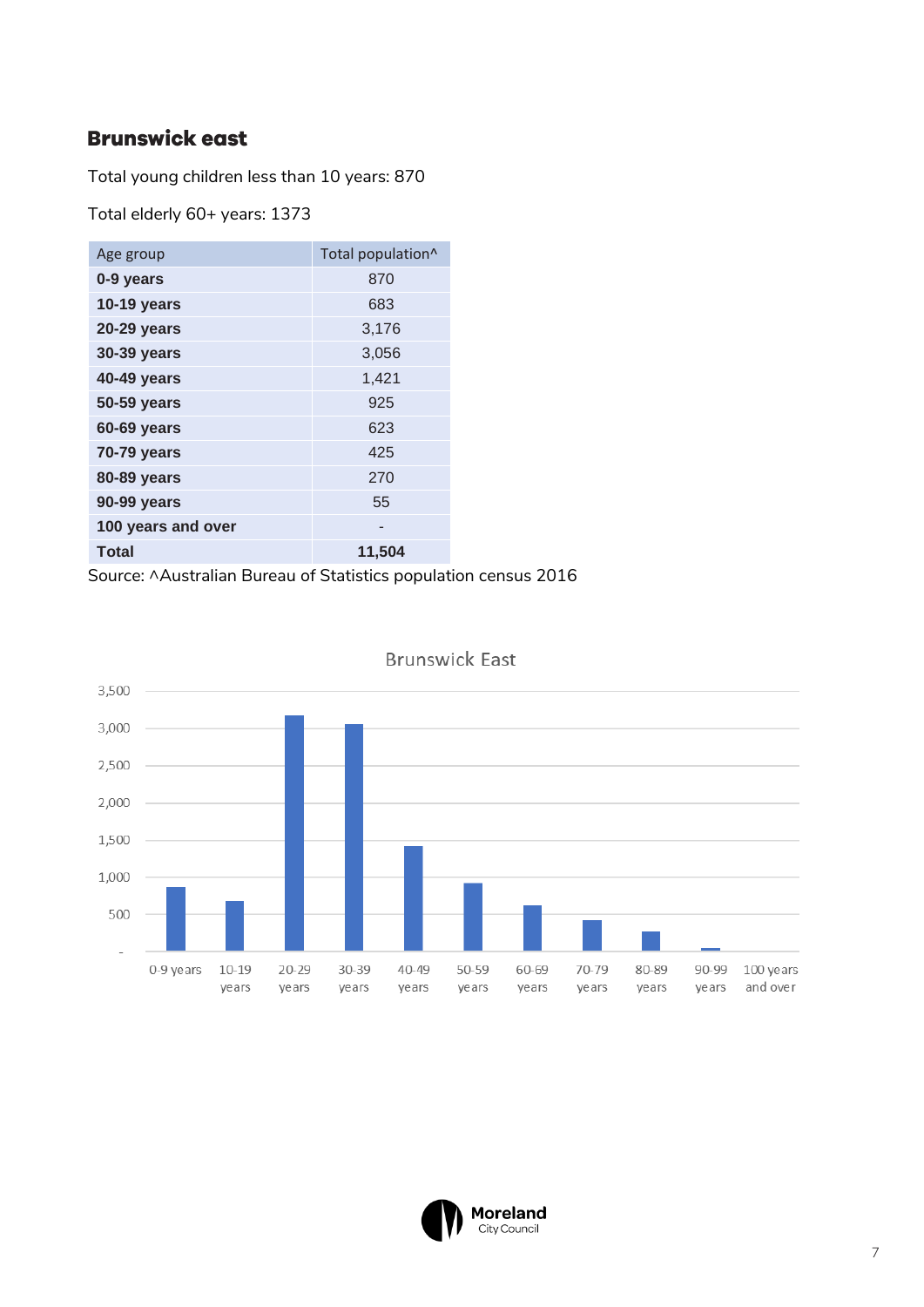#### **Brunswick West**

Total young children less than 10 years: 1399

Total elderly 60+ years: 2271

| Age group          | Total population^ |
|--------------------|-------------------|
| 0-9 years          | 1,399             |
| <b>10-19 years</b> | 1,033             |
| <b>20-29 years</b> | 3,248             |
| 30-39 years        | 2,901             |
| <b>40-49 years</b> | 1,875             |
| 50-59 years        | 1,425             |
| 60-69 years        | 1,025             |
| <b>70-79 years</b> | 705               |
| <b>80-89 years</b> | 438               |
| 90-99 years        | 99                |
| 100 years and over | 4                 |
| <b>Total</b>       | 14,152            |

Source: ^Australian Bureau of Statistics population census 2016



**Brunswick West** 

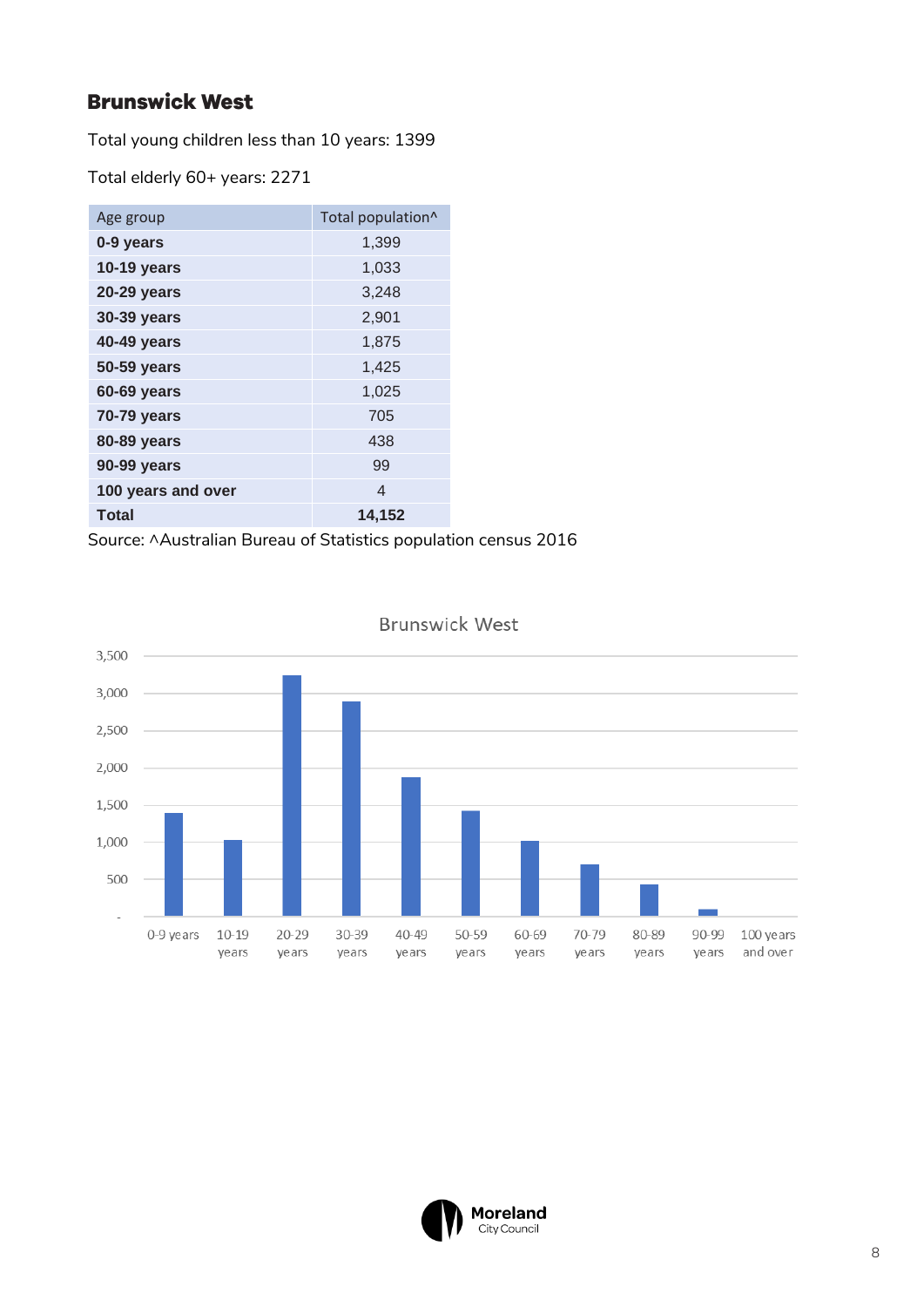## Coburg

Total young children less than 10 years: 3064

Total elderly 60+ years: 4568

| Age group          | Total population^ |
|--------------------|-------------------|
| 0-9 years          | 3,064             |
| <b>10-19 years</b> | 2,279             |
| <b>20-29 years</b> | 4,669             |
| <b>30-39 years</b> | 4,856             |
| <b>40-49 years</b> | 3,835             |
| 50-59 years        | 2,908             |
| 60-69 years        | 2,052             |
| <b>70-79 years</b> | 1,405             |
| <b>80-89 years</b> | 938               |
| 90-99 years        | 169               |
| 100 years and over | 4                 |
| <b>Total</b>       | 26,179            |

Source: ^Australian Bureau of Statistics population census 2016



Coburg

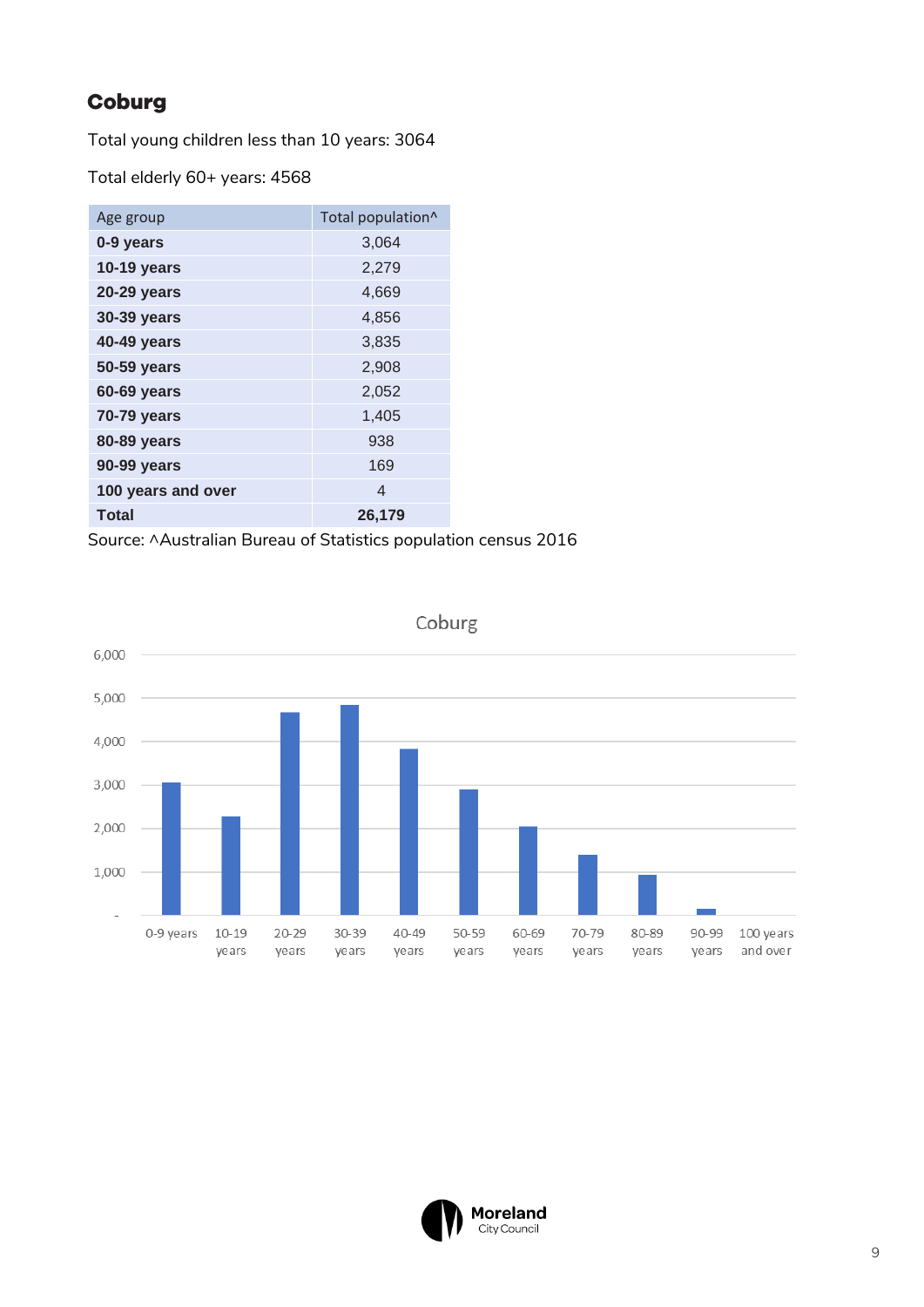## **Coburg North**

Total young children less than 10 years: 991

Total elderly 60+ years: 1488

| Age group          | Total population^ |
|--------------------|-------------------|
| 0-9 years          | 991               |
| 10-19 years        | 661               |
| <b>20-29 years</b> | 1,133             |
| <b>30-39 years</b> | 1,348             |
| <b>40-49 years</b> | 1,156             |
| <b>50-59 years</b> | 811               |
| 60-69 years        | 541               |
| 70-79 years        | 444               |
| 80-89 years        | 391               |
| 90-99 years        | 112               |
| 100 years and over | -                 |
| <b>Total</b>       | 7,588             |

Source: ^Australian Bureau of Statistics population census 2016



Coburg North

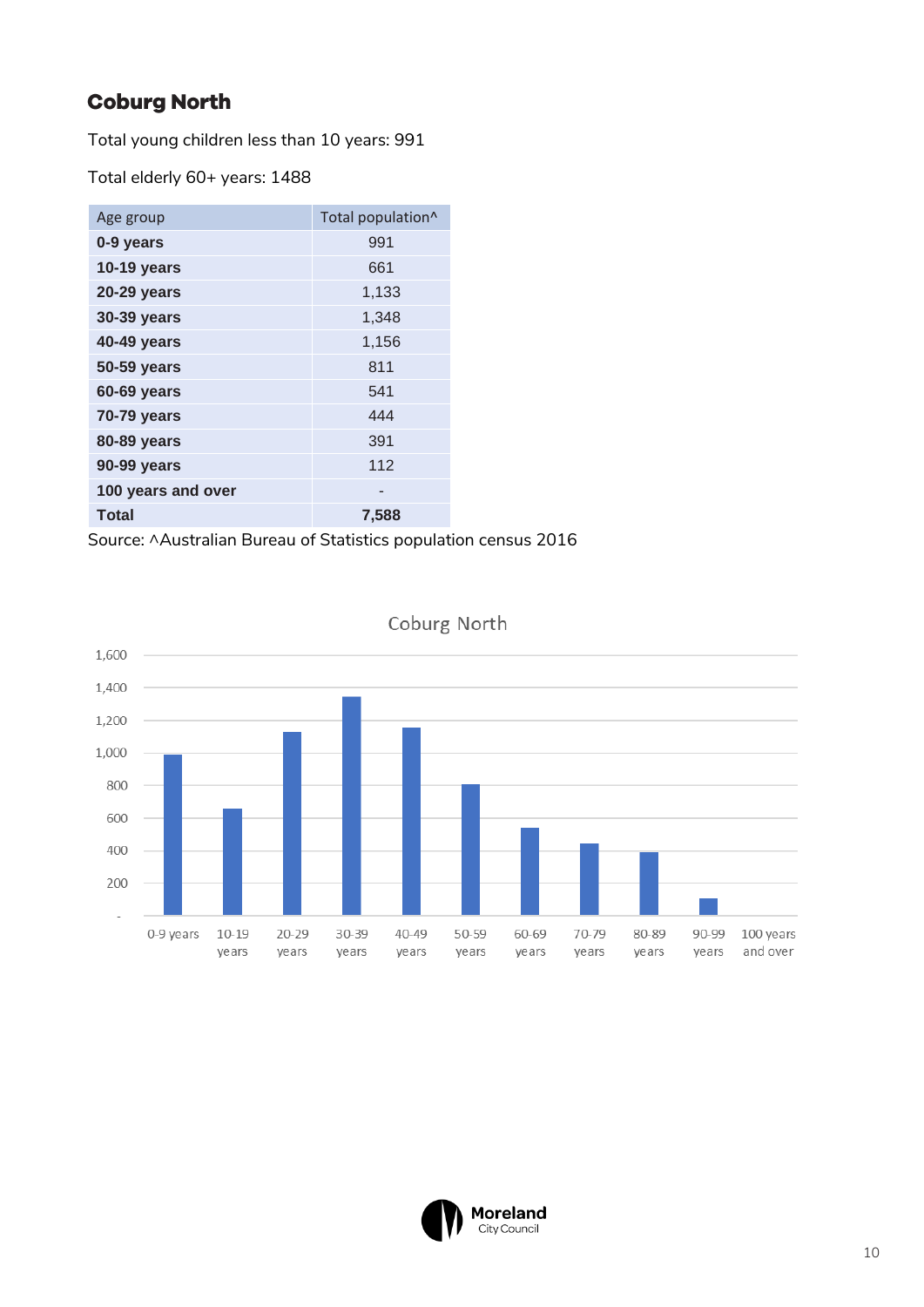#### **Fawkner**

Total young children less than 10 years: 2213

Total elderly 60+ years: 3007

| Age group          | Total population^ |
|--------------------|-------------------|
| 0-9 years          | 2,213             |
| <b>10-19 years</b> | 1,580             |
| <b>20-29 years</b> | 2,020             |
| 30-39 years        | 2,298             |
| <b>40-49 years</b> | 1,621             |
| <b>50-59 years</b> | 1,305             |
| 60-69 years        | 993               |
| 70-79 years        | 958               |
| 80-89 years        | 896               |
| 90-99 years        | 156               |
| 100 years and over | 4                 |
| <b>Total</b>       | 14,044            |

Source: ^Australian Bureau of Statistics population census 2016



Fawkner

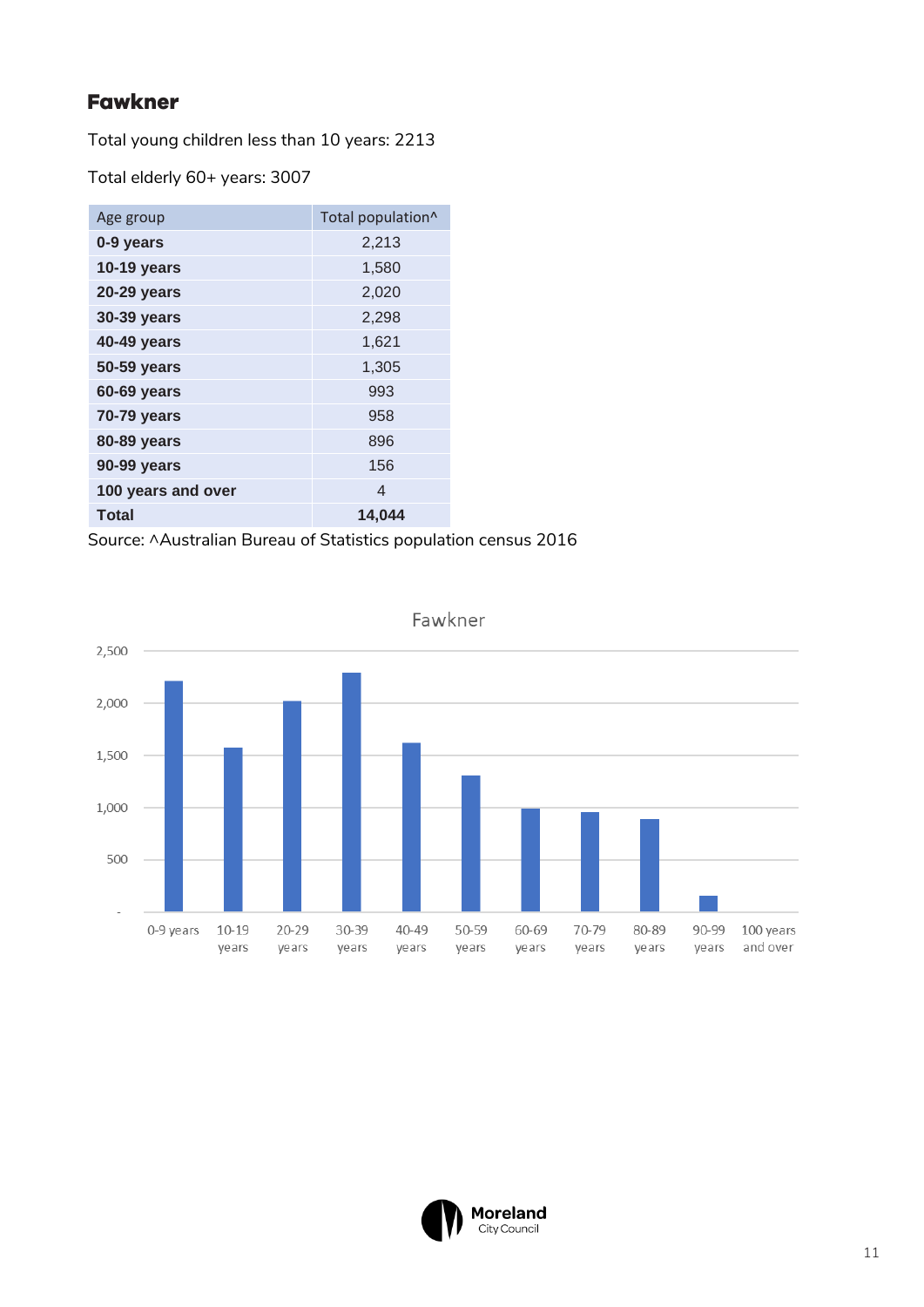### Glenroy

Total young children less than 10 years: 2884

Total elderly 60+ years: 4347

| Age group          | Total population^ |
|--------------------|-------------------|
| 0-9 years          | 2,884             |
| <b>10-19 years</b> | 2,112             |
| <b>20-29 years</b> | 4,003             |
| 30-39 years        | 4,178             |
| 40-49 years        | 2,547             |
| <b>50-59 years</b> | 2,181             |
| 60-69 years        | 1,534             |
| <b>70-79 years</b> | 1,366             |
| <b>80-89 years</b> | 1,174             |
| 90-99 years        | 267               |
| 100 years and over | 6                 |
| <b>Total</b>       | 22,252            |

Source: ^Australian Bureau of Statistics population census 2016



Glenroy (Vic.)

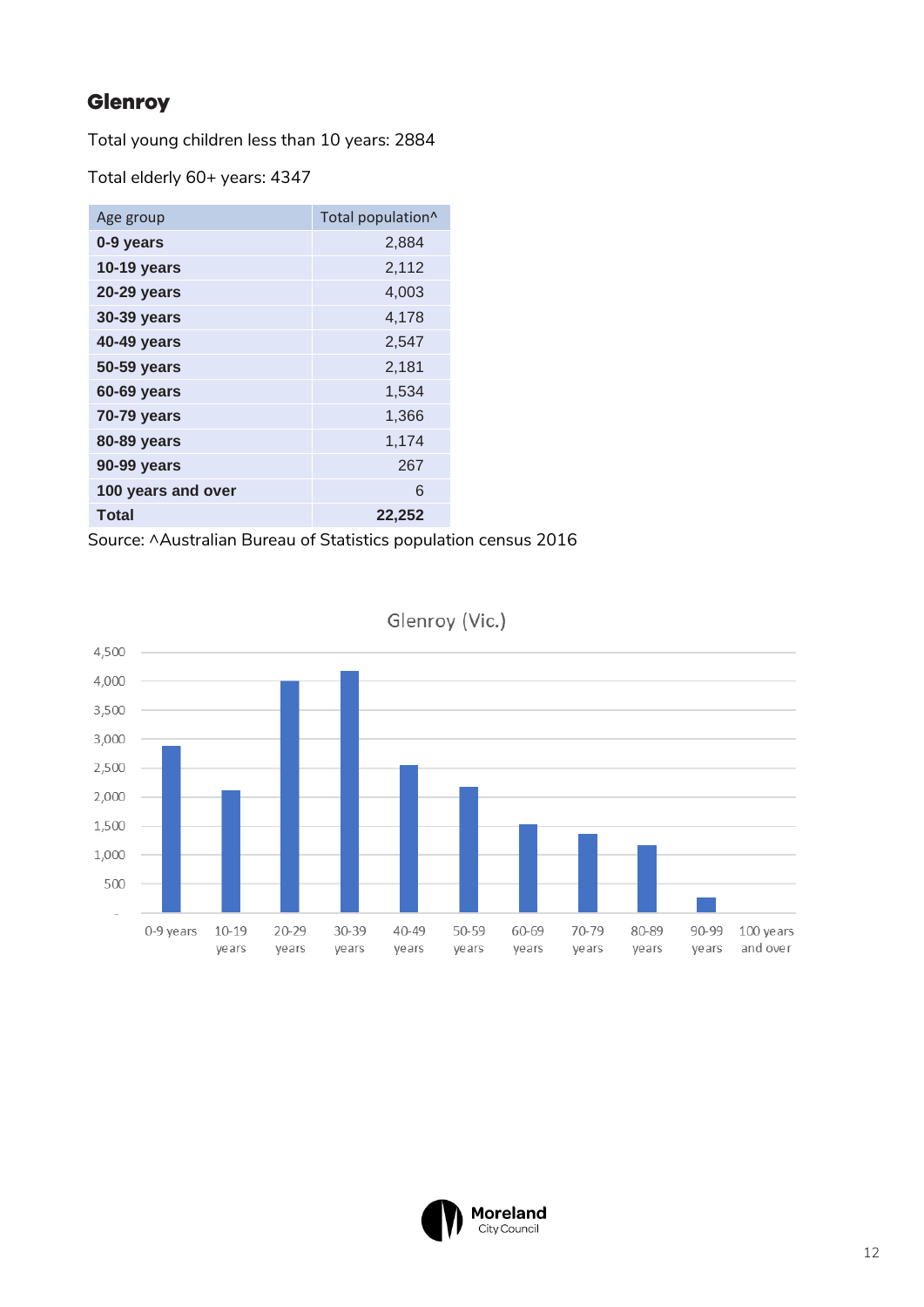#### Gowanbrae

Total young children less than 10 years: 433

Total elderly 60+ years: 498

| Age group          | Total population^ |
|--------------------|-------------------|
| 0-9 years          | 433               |
| <b>10-19 years</b> | 344               |
| <b>20-29 years</b> | 280               |
| <b>30-39 years</b> | 444               |
| <b>40-49 years</b> | 494               |
| 50-59 years        | 272               |
| 60-69 years        | 187               |
| 70-79 years        | 199               |
| 80-89 years        | 105               |
| 90-99 years        | $\overline{7}$    |
| 100 years and over |                   |
| <b>Total</b>       | 2,765             |

Source: ^Australian Bureau of Statistics population census 2016



Gowanbrae

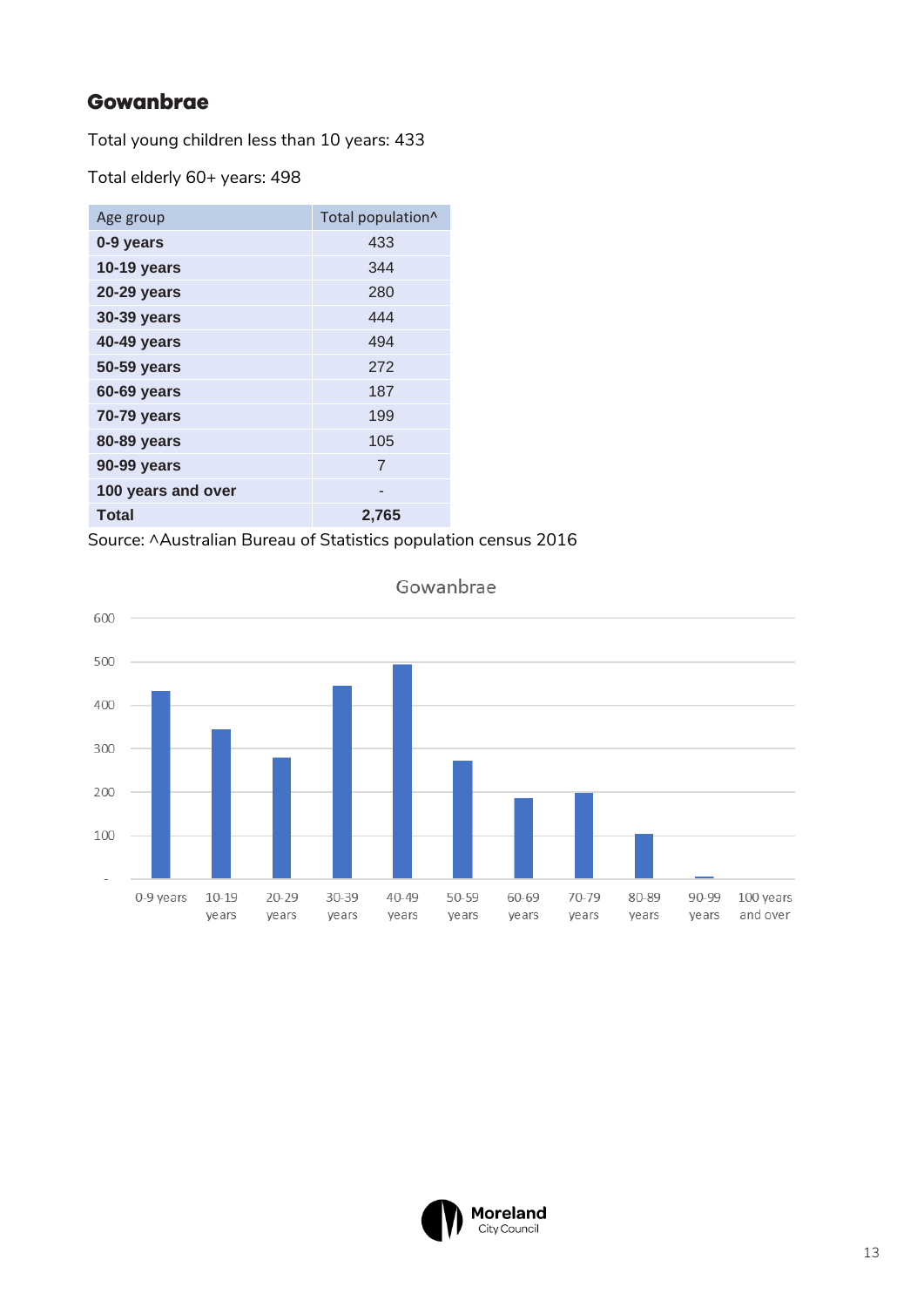## **Hadfield**

Total young children less than 10 years: 737

Total elderly 60+ years: 1379

| Age group          | Total population <sup>^</sup> |
|--------------------|-------------------------------|
| 0-9 years          | 737                           |
| <b>10-19 years</b> | 588                           |
| <b>20-29 years</b> | 806                           |
| <b>30-39 years</b> | 786                           |
| <b>40-49 years</b> | 724                           |
| 50-59 years        | 589                           |
| 60-69 years        | 498                           |
| <b>70-79 years</b> | 493                           |
| 80-89 years        | 354                           |
| 90-99 years        | 34                            |
| 100 years and over |                               |
| <b>Total</b>       | 5,609                         |

Source: ^Australian Bureau of Statistics population census 2016



Hadfield

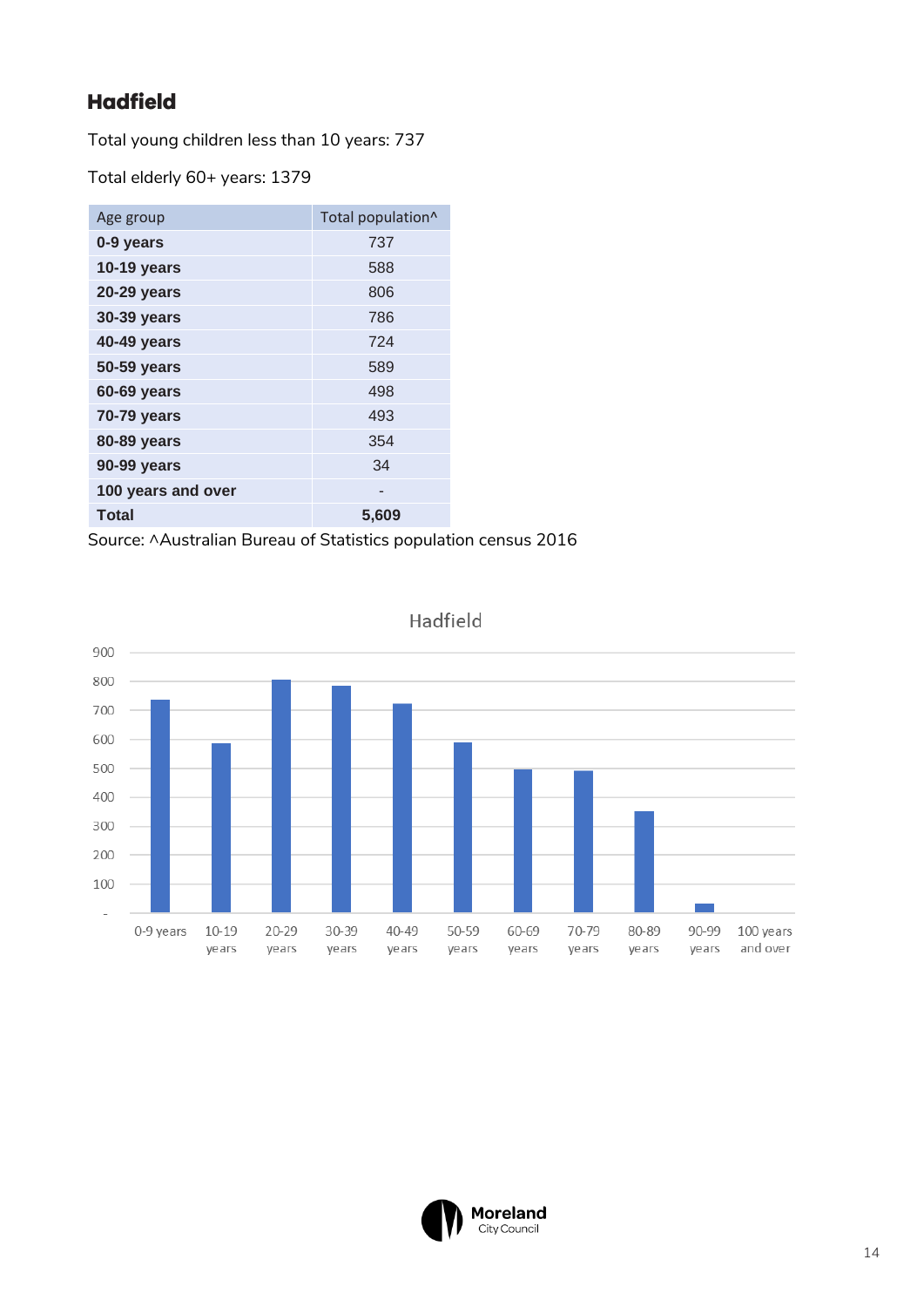#### **Oak Park**

Total young children less than 10 years: 809

Total elderly 60+ years: 1080

| Age group          | Total population^ |
|--------------------|-------------------|
| 0-9 years          | 809               |
| 10-19 years        | 641               |
| <b>20-29 years</b> | 918               |
| 30-39 years        | 1,196             |
| <b>40-49 years</b> | 833               |
| <b>50-59 years</b> | 730               |
| 60-69 years        | 474               |
| 70-79 years        | 304               |
| 80-89 years        | 263               |
| 90-99 years        | 39                |
| 100 years and over | -                 |
| <b>Total</b>       | 6,207             |

Source: ^Australian Bureau of Statistics population census 2016



Oak Park

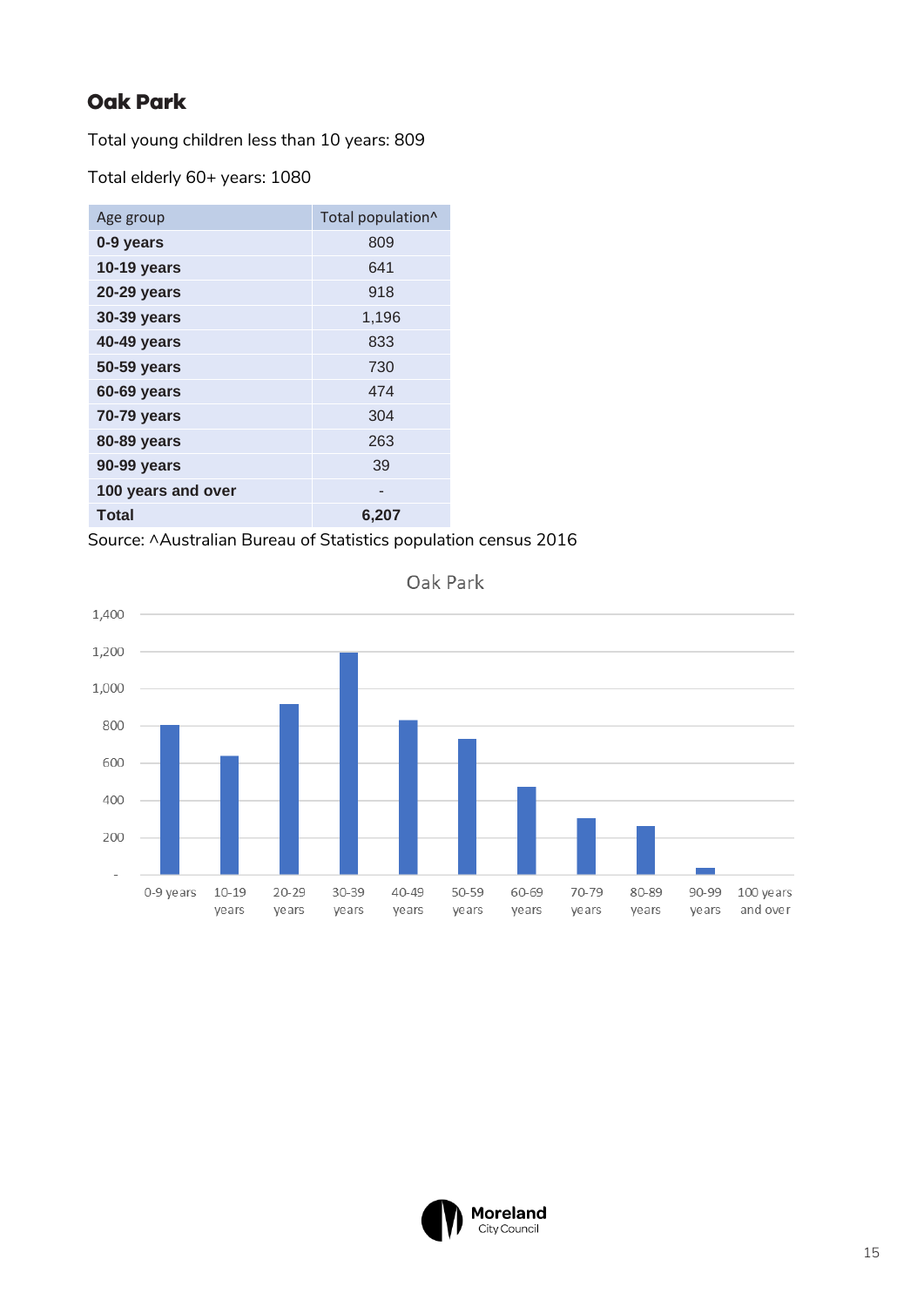#### **Pascoe Vale**

Total young children less than 10 years: 2183

Total elderly 60+ years: 3145

| Age group          | Total population^ |
|--------------------|-------------------|
| 0-9 years          | 2,183             |
| <b>10-19 years</b> | 1,631             |
| <b>20-29 years</b> | 2,593             |
| 30-39 years        | 3,270             |
| <b>40-49 years</b> | 2,402             |
| 50-59 years        | 1,822             |
| 60-69 years        | 1,165             |
| 70-79 years        | 850               |
| 80-89 years        | 852               |
| 90-99 years        | 272               |
| 100 years and over | 6                 |
| <b>Total</b>       | 17,046            |

Source: ^Australian Bureau of Statistics population census 2016



Pascoe Vale